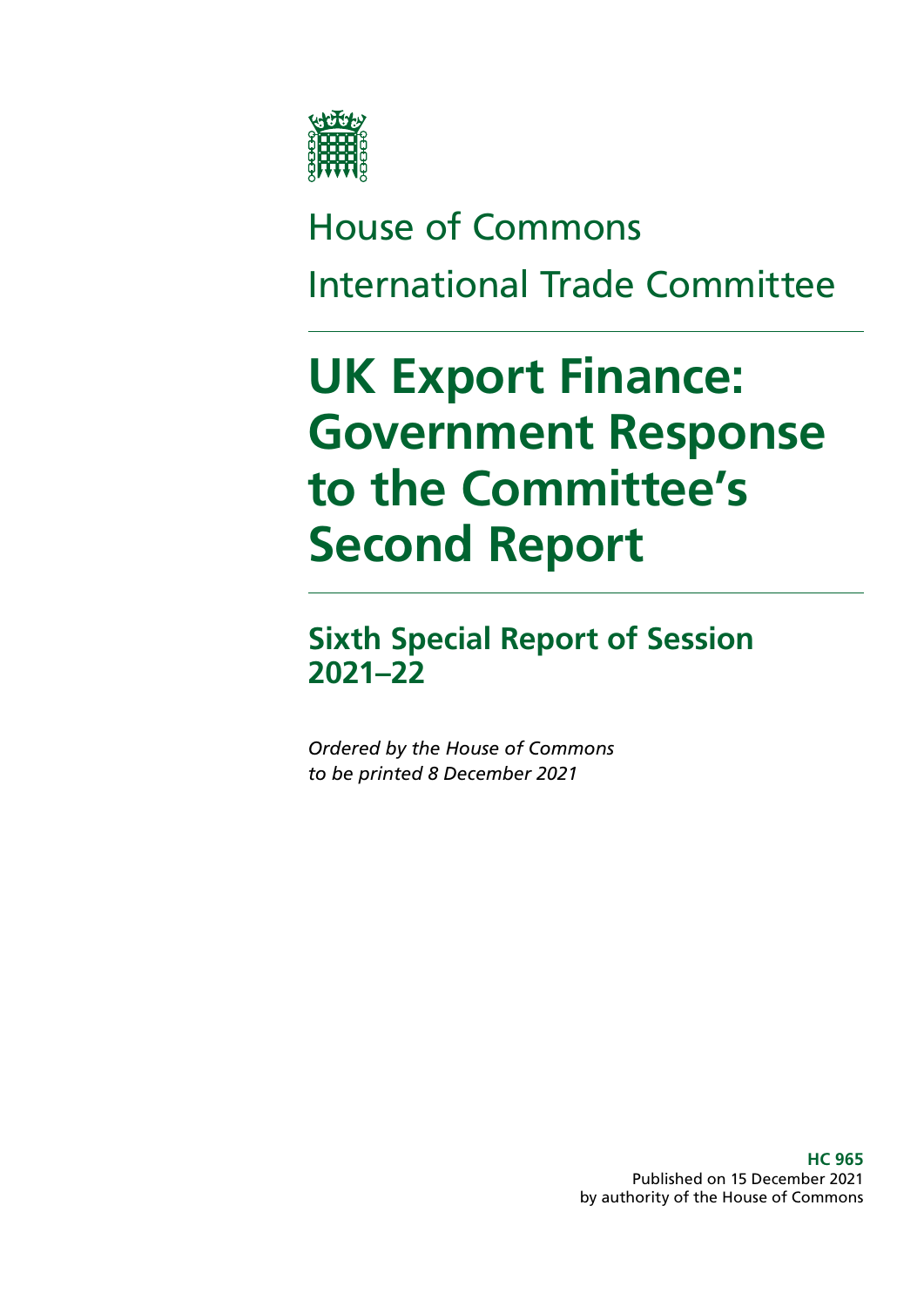### **The International Trade Committee**

The International Trade Committee is appointed by the House of Commons to examine the expenditure, administration, and policy of the Department for International Trade and its associated public bodies.

#### **Current membership**

[Angus Brendan MacNeil MP](https://members.parliament.uk/member/1546/contact) (*Scottish National Party, Na h-Eileanan an Iar*) (Chair) [Mark Garnier MP](https://members.parliament.uk/member/4074/contact) (*Conservative, Wyre Forest*) [Paul Girvan MP](https://members.parliament.uk/member/4633/contact) (*DUP, South Antrim*) [Sir Mark Hendrick MP](https://members.parliament.uk/member/473/contact) (*Labour, Preston*) [Tony Lloyd MP](https://members.parliament.uk/member/450/contact) (*Labour, Rochdale*) [Anthony Mangnall MP](https://members.parliament.uk/member/4762/contact) (*Conservative, Totnes*) [Mark Menzies MP](https://members.parliament.uk/member/3998/contact) (*Conservative, Fylde*) [Lloyd Russell-Moyle MP](https://members.parliament.uk/member/4615/contact) (*Labour, Brighton, Kemptown*) [Martin Vickers MP](https://members.parliament.uk/member/3957/contact) (*Conservative, Cleethorpes*) [Mick Whitley MP](https://members.parliament.uk/member/4755/contact) (*Labour, Birkenhead*) [Craig Williams MP](https://members.parliament.uk/member/4438/contact) (*Conservative, Montgomeryshire*)

#### **Powers**

The Committee is one of the departmental select committees, the powers of which are set out in House of Commons Standing Orders, principally in SO No 152. These are available on the internet via [www.parliament.uk.](https://www.parliament.uk)

#### **Publication**

© Parliamentary Copyright House of Commons 2021. This publication may be reproduced under the terms of the Open Parliament Licence, which is published at [www.parliament.uk/site-information/copyright-parliament/](http://www.parliament.uk/site-information/copyright-parliament/).

Committee reports are published on the Committee's website at [www.parliament.uk/tradecom](http://www.parliament.uk/tradecom) and in print by Order of the House.

#### **Committee staff**

The current staff of the Committee are Eligio Cerval-Peña (Clerk), Matthew Chappell (Committee Operations Manager), Professor Tony Heron (POST Parliamentary Academic Fellow), James Hockaday (Committee Specialist), Adam McGee (Media Officer), Roxanne Michael (Committee Researcher), Saminah Turk (Committee Operations Officer), David Turner (Committee Specialist), Emily Unell (Second Clerk).

#### **Contacts**

All correspondence should be addressed to the Clerk of the International Trade Committee, House of Commons, London SW1A 0AA. The telephone number for general enquiries is 020 7219 8586; the Committee's email address is [tradecom@parliament.uk.](mailto:tradecom%40parliament.uk?subject=)

You can follow the Committee on Twitter using [@CommonsIntTrade](https://twitter.com/commonsinttrade)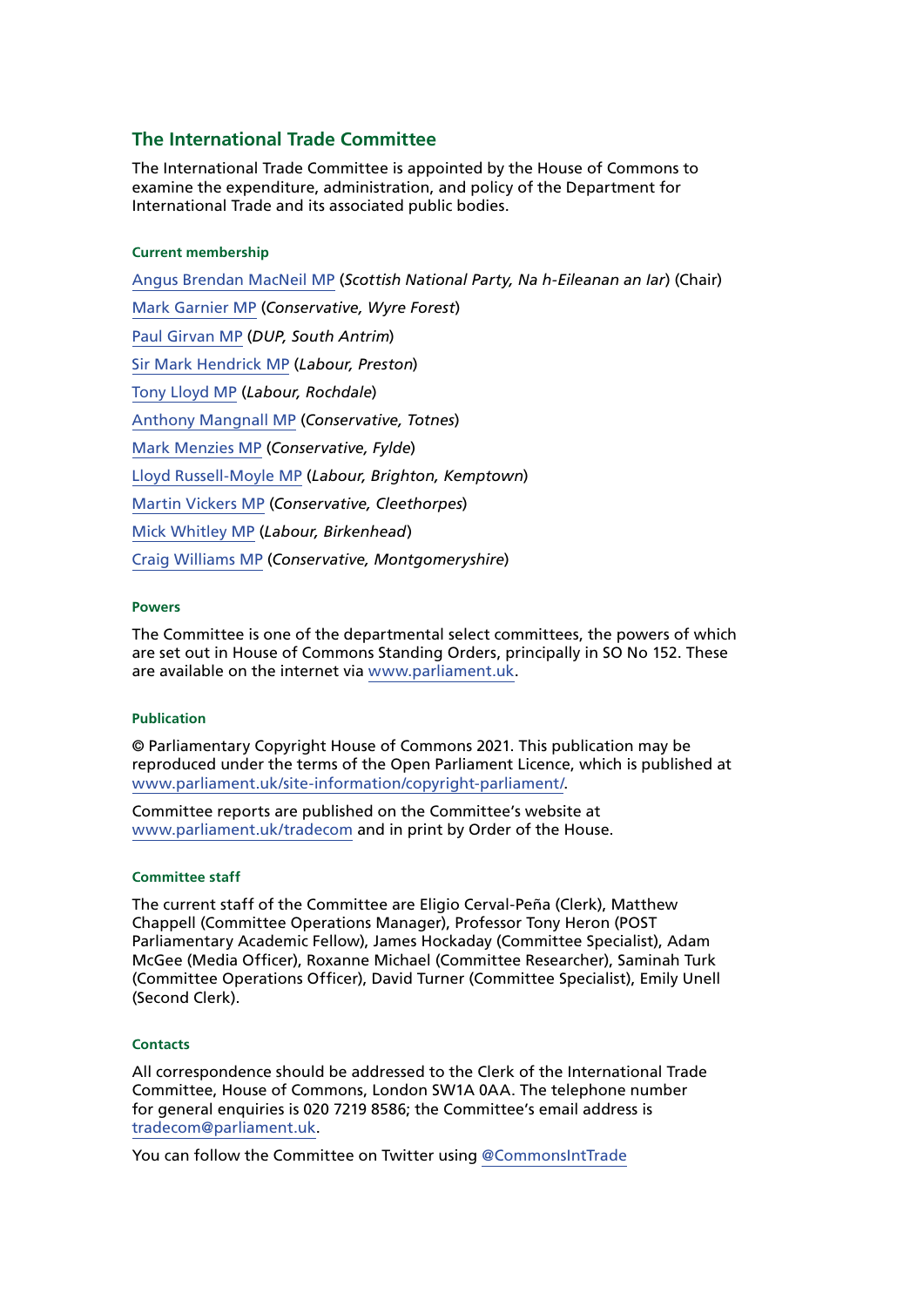# Sixth Special Report

The International Trade Committee published its Second Report of Session 2021–22, [IUK](https://publications.parliament.uk/pa/cm5802/cmselect/cmintrade/126/summary.html) [Export Finance](https://publications.parliament.uk/pa/cm5802/cmselect/cmintrade/126/summary.html) (HC 126), on 20 September 2021. The Government response was received on 6 December 2021 and is appended below.

## Appendix: Government Response

Recommendation 1: *We request an update on the work of the clean industries team in September 2022, including its progress in reaching and providing specialist support to more companies that export renewables technologies and their supply chains.*

Government response: The government accepts this recommendation.

We welcome the opportunity to update the committee on the progress of the Renewables and Transition Team (the official name of the clean industries team), a newly established underwriting unit of 5 people with a wide range of relevant sector specialisms.

Since its establishment, the team has successfully concluded the first Transition Export Development Guarantee for Aberdeen-headquartered Wood Group, which will support the company to accelerate its transition by enhancing its clean growth exports and developing green jobs across the UK. It has also recently signed a loan for the Kalyon Solar PV megaproject in Turkey which is one of the largest solar PV farms in the world (19,000 hectares).

Business development activities undertaken by the Origination team are now geared towards renewables and clean growth with at least 50% of the early-stage pipeline focused in these areas.

Recommendation 2: *Although UKEF only supported one fossil fuel-extraction project last year, it has continued to provide a significant amount of support to other sectors with high greenhouse gas emissions. We recommend that UKEF consider how it can further contribute to meeting the UK's net zero emissions target by 2030 and ask that it share the outcomes of this consideration with us by the end of March 2022.*

Government response: The government accepts this recommendation.

UKEF published it Climate Change Strategy on 22 September, committing the department to net zero greenhouse gas emissions across its operations and portfolio by 2050. The strategy sets out how UKEF will work towards this commitment over the next 3 years to 2024 (aligning it with the department's business planning cycle).

There are 5 main drivers or pillars to the strategy:

- increasing our support to clean growth and climate adaptation;
- reducing our portfolio greenhouse gas emissions;
- understanding and mitigating our climate-related financial risks;
- transparency and disclosure; and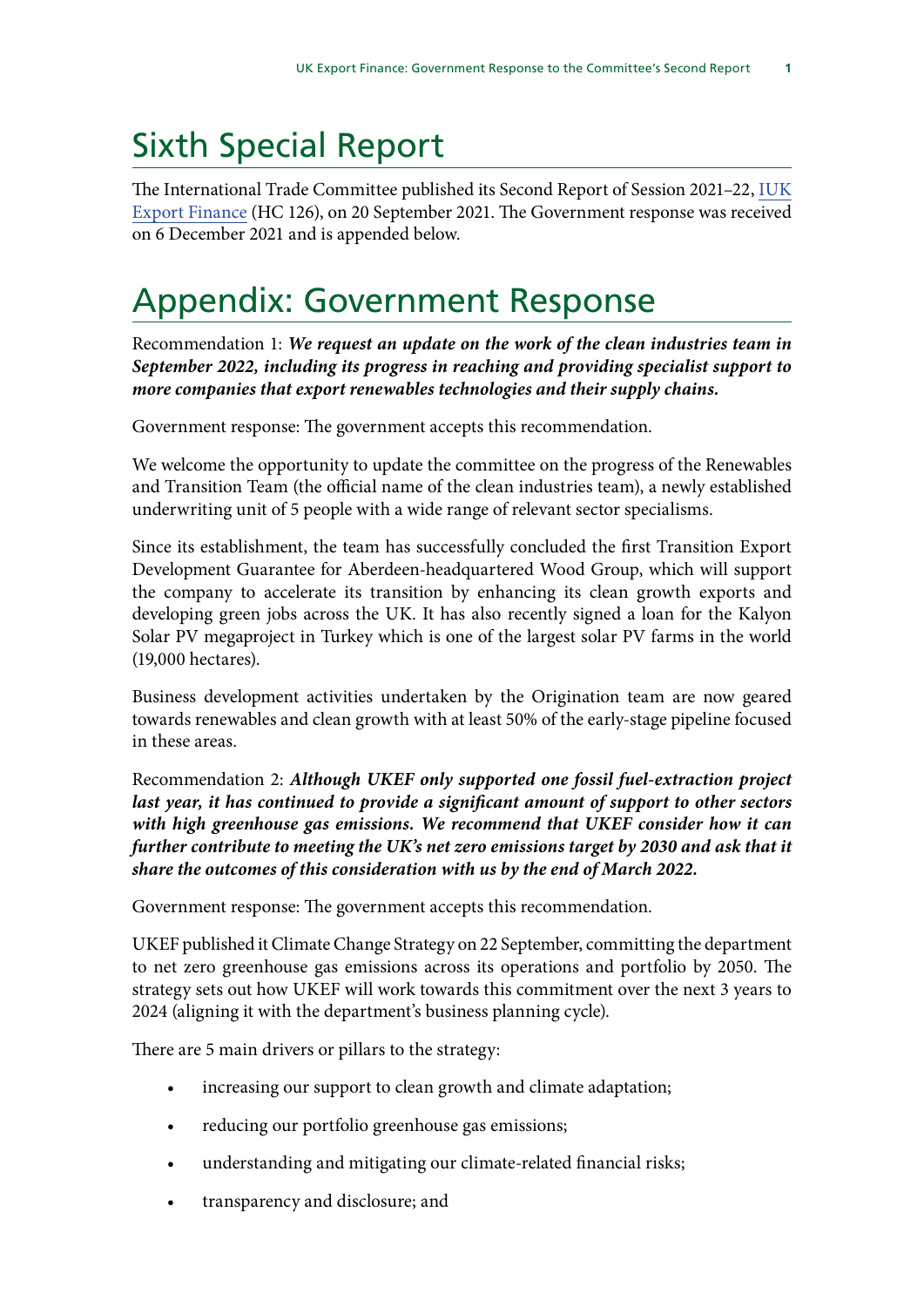• providing international leadership on climate change amongst export credit agencies and relevant financial institutions.

The strategy sets out commitments that UKEF will undertake and deliver over the period, including detailed reporting on UKEF's portfolio greenhouse gas emissions and interim decarbonisation targets, which will be provided in 2022.

We welcome the opportunity to update the Committee on UKEF's progress under its Climate Change Strategy as well as the work of the Renewables & Transition Team in September 2022, including its progress in reaching and providing specialist support to more companies that export renewables technologies and their supply chains.

Recommendation 3: *We welcome UKEF's first climate-related financial disclosure and*  look forward to seeing more information about the projects it supports through a full *quantitative disclosure and scenario analysis in its next Annual Report and Accounts.*

Government response: The government accepts this recommendation.

UKEF notes the recommendation, and will provide further financial disclosure information through its Annual Report and Accounts in 2021–22.

Recommendation 4: *We commend UKEF for its range of products to support exporters. While many businesses and business associations said that the range of UKEF's product range was good, some identified further products that would assist exporters. We recommend UKEF consider introducing contract exchange-rate cover and sectorspecific policy wording, and report back to us by the end of January 2022 about the viability of doing so.*

Government response: The government accepts this recommendation.

UKEF constantly works to improve its product range to respond to the needs of exporters, lenders and overseas buyers.

UKEF recognises the longstanding recommendation from the British Exporters Association (BExA) to introduce contract exchange-rate cover and this year more evidence has been provided as to whether there may be a market gap. UKEF will work with BExA over the next few months to understand if there is a viable product that will complement what is on offer from the private market and report back.

UKEF is always willing to consider specific wording to tailor policies and guarantees for the individual transaction. More generally UKEF has begun work on a refresh of the documentation for its credit insurance product – the latest in a series of documentation reviews to ensure market standards and relevance. As well as looking to bring the policy more in line with commercial market standards, this review will include consideration of tailored wording to meet the needs of the construction and contracting sector, who have already provided us with detailed comments.

Recommendation 5: *We welcome the introduction of new working capital products such as the General Export Facility and Export Development Guarantee which give exporters the flexibility they need. We heard from some witnesses that the eligibility criteria for both products exclude new exporters, but UKEF told us that it has alternative products*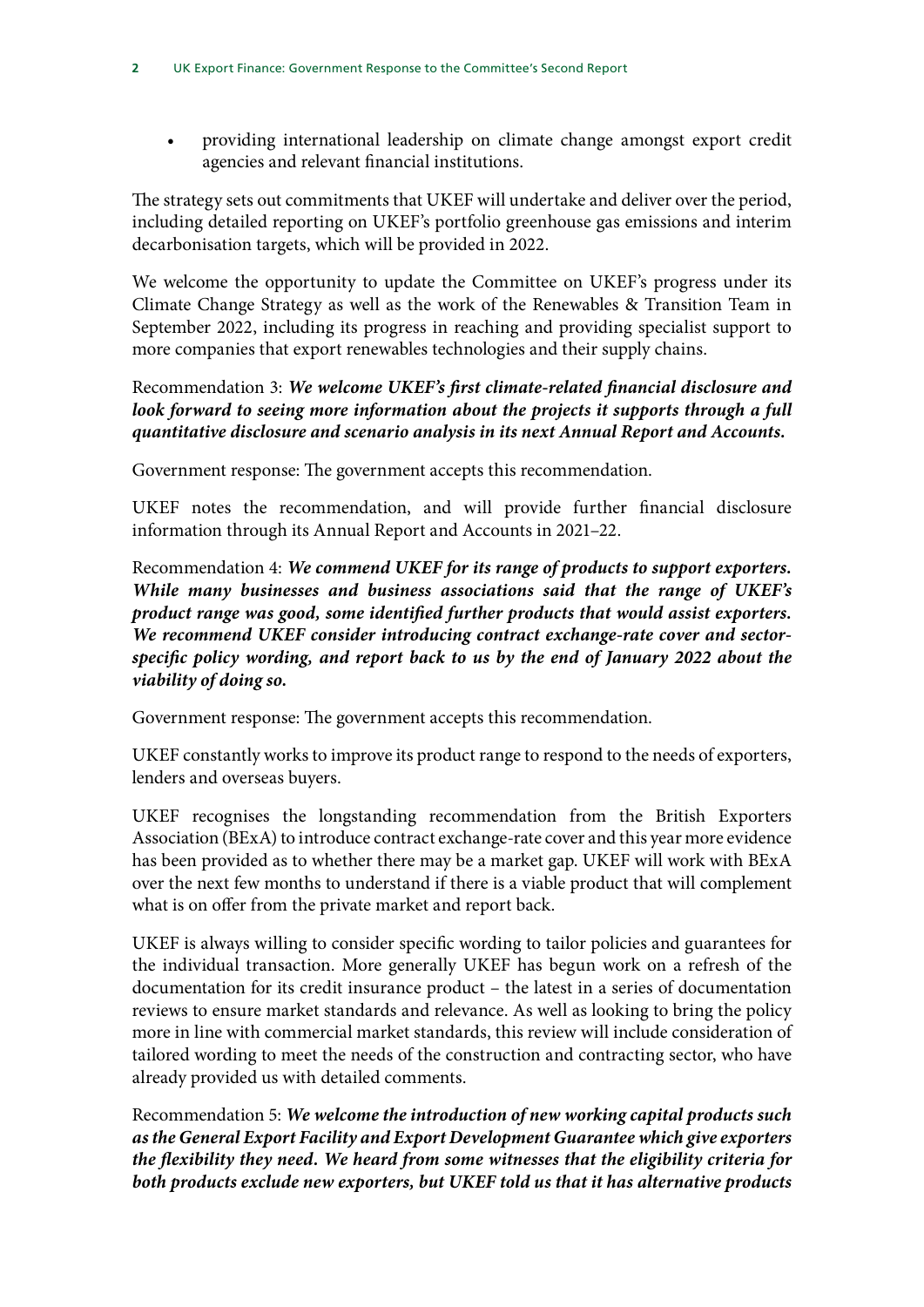### *for these businesses. UKEF should make sure that it is providing products for new exporters of different sizes and from different sectors, and that it is communicating its offer to them.*

Government response: The government does not accept this recommendation.

UKEF's criteria for products that support exporters, rather than specific export contracts, require only a limited track record of exporting and can provide flexible finance to firms of all sizes.

Although UKEF does not currently have in place products that provide <u>general</u> finance to first-time exporters, contract specific support is available for these businesses and there are a number of other government support schemes, such as those provided by the British Business Bank, to help firms grow and move into new markets.

Just as it currently does, UKEF will continue to invest in marketing its offer to exporters of all sizes in all sectors as detailed in its evidence to the committee.

Recommendation 6: *The Government has told us that it is working on a new, untied concessional financing scheme that will enable UK exporters to find more opportunities in developing countries. In its response to this report, the Government should provide us with more details about its proposed untied concessional finance offer, including whether it will come from the Official Development Assistance budget, and details of any consultation or impact assessment it has planned or already undertaken.*

Government response: The government does not accept this recommendation.

Decisions on allocation of Official Development Assistance for the period of the 2021 Spending Review period have not yet been confirmed and announced. Should this programme be taken forward, we will provide further detail including on the Committee's specific questions as the programme progresses.

Recommendation 7: *UKEF's headline figure of 549 businesses supported in 2020–21 could be misinterpreted, as the number of exporters that received its direct support was significantly lower. We recognise the value of including businesses that have received*  indirect support from UKEF, as well as additional work that UKEF has undertaken to *secure assistance for exporters from the private market, but these should not be included as businesses to which UKEF has given "direct support". UKEF should only include the number of exporters to which it has directly awarded products as its headline figure in future Annual Reports and Accounts, with others that have benefitted from secondary support listed as such.*

Government response: The government does not accept this recommendation.

UKEF has set out clearly how it defines 'direct support' in the Annual Report and Accounts (ARA) as follows:

- 167 companies directly applied to UKEF for finance and insurance;
- 81 were successfully referred by UKEF to private sector providers;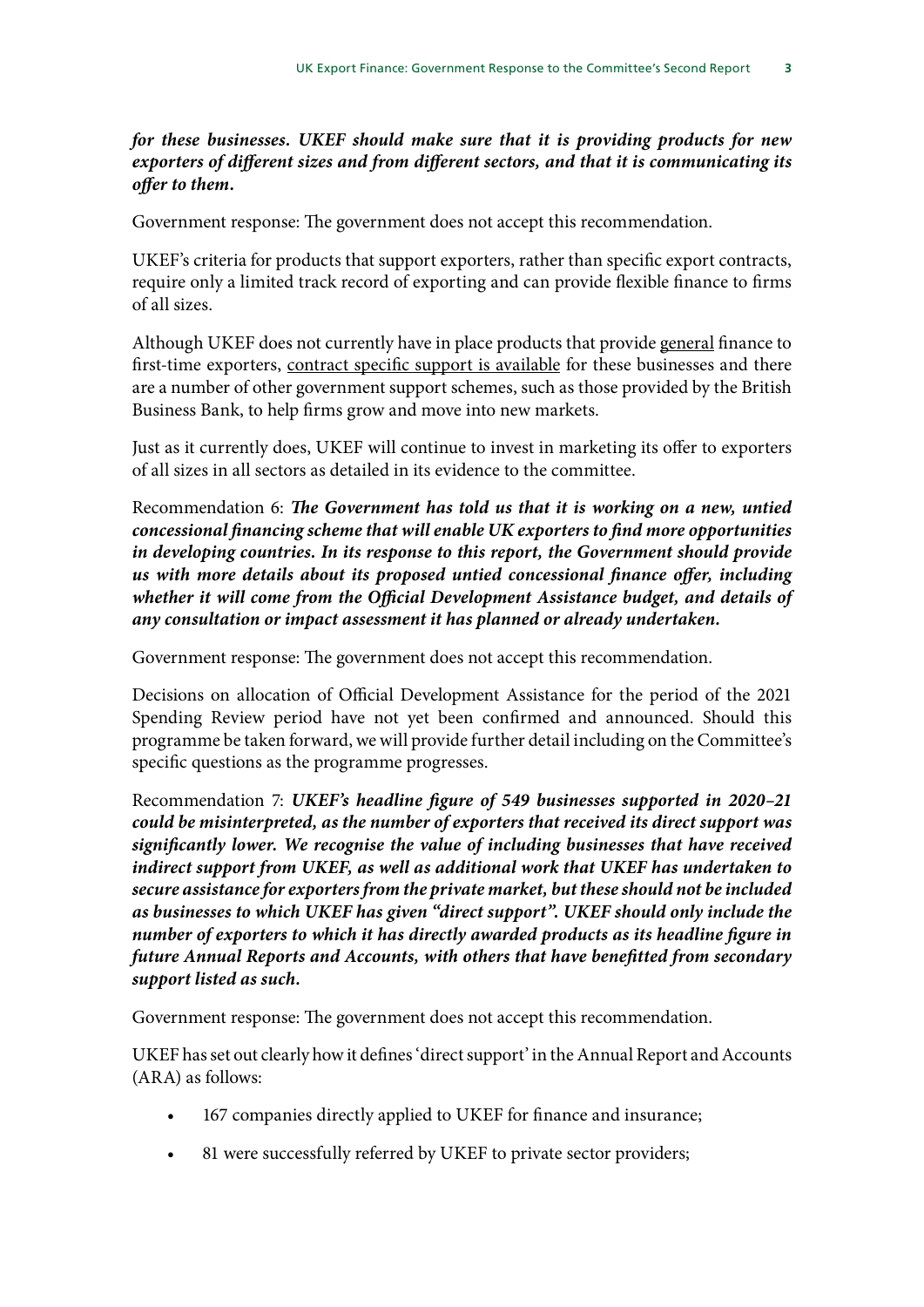- 298 UK companies secured business supplying goods and/ or services to a UKEF-supported project; and
- 3 benefited from a combination of UKEF support and a private market assist.

UKEF's support is designed to complement, not compete with, the private sector. We help to make exports happen which otherwise might not through the provision of insurance, guarantees and loans, as well as by helping companies find the support they need from the private sector. It is important to include in our measurement of companies supported those which are paid directly by a drawdown from a UKEF facility; for this, we require evidence of them securing a contract on a project we've supported.

All the interventions in scope of "direct support" (as outlined above and on pages 13, 14 and 35 of the ARA) are therefore essential interventions that make a material—and direct—contribution to UKEF fulfilling its mandate, including where UKEF has helped exporters receive support from the private sector where otherwise they would not have been able to find a provider or receive approval.

While UKEF's support extends to the supply chains of those companies directly supported, UKEF does not publish data on the thousands of companies in those supply chains who are indirectly supported. The published number of companies directly supported is arrived at through a methodology that has been approved by UKEF's Audit Committee, whose members are independent non-executive directors of the department.

Recommendation 8: *UKEF has traditionally focused on sectors such as manufacturing, energy and infrastructure, which often use its support for large-scale projects in a relatively small number of countries each year. We have heard evidence that suggests UKEF is still very reliant on these sectors for business and struggles to understand or meet the needs of other exporters. While recognising the difficulties in appraising new destination markets for potential different sectors, we recommend that the UKEF goes further to identify high potential opportunity nations through further cooperation with DIT, FCDO and BEIS.*

Government response: The government accepts this recommendation.

UKEF recognises the importance of diversifying our geographical portfolio. We are open to consider financing support in around 175 markets including in over 60 local currencies. We are proactively working to expand our support for new destination markets by:

- (1) **Targeted awareness-raising in new markets** through engagement with buyers and participation in trade conferences. Typically, when UKEF completes its first transaction in a new market, it opens up the market with a strong pipeline of follow-on transactions. We recently supported six new hospitals in Ivory Coast our first in the country and largest in francophone Africa [https://www.gov.uk/](https://www.gov.uk/government/news/ukef-supports-major-hospital-construction-in-ivory-coast) [government/news/ukef-supports-major-hospital-construction-in-ivory-coast.](https://www.gov.uk/government/news/ukef-supports-major-hospital-construction-in-ivory-coast) We now have a robust pipeline of projects in the country and wider region.
- (2) **Establishing an overseas network** of UKEF staff based in strategic overseas markets to help identify opportunities for British exporters. This global network helps channel our international marketing activity and UKEF's offer in relevant markets and sectors to raise UKEF's profile. This presence at British Missions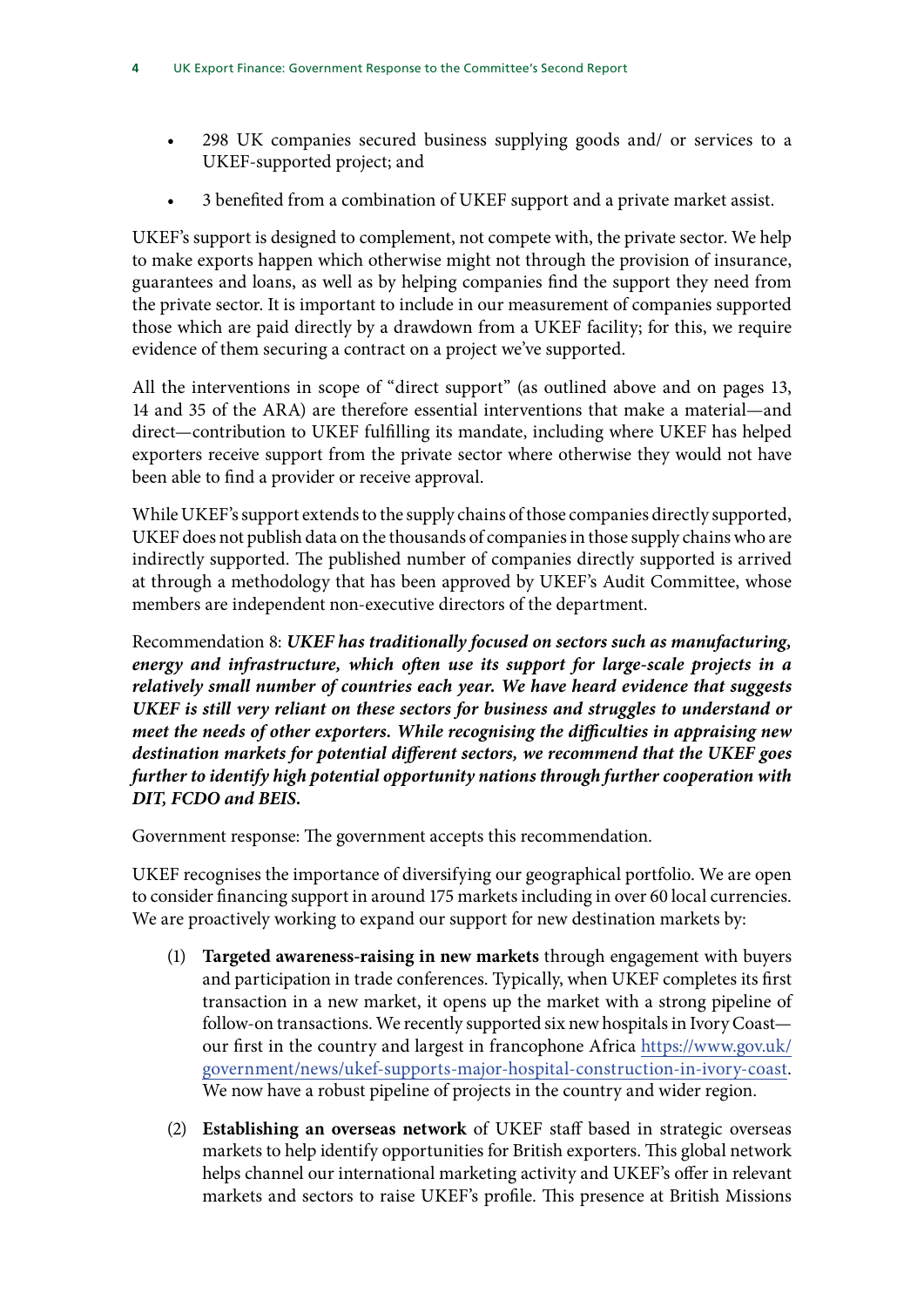has helped embed the UKEF offer in HMG's regional trade and investment promotion plans. The network works closely with FCDO and DIT to ensure the UKEF offer can be highlighted in commercial discussions in a wider range of markets. More details on this network are provided in our response to Recommendation 10.

- (3) **Increasing our appetite for overseas markets** by expanding our capacity to support projects in over 100 foreign markets over the course of last year to help UK businesses secure new export business notwithstanding the pandemic uncertainties.
- (4) **Deepening our relationships with other government departments** including strategic Memoranda of Understanding with DIT and the FCDO to ensure greater alignment with colleagues from other departments.

Recommendation 9: *We note that the Secretary of State is keen for UKEF to develop its support for Government priority sectors where it has traditionally had very little business. The evidence we heard suggests that UKEF does not match this ambition. We recommend that UKEF review its business model to consider how it can diversify its business to support more exports from more sectors and include this in its 2021–22 Annual Report and Accounts.*

Government response: The government accepts this recommendation.

UKEF recognises the historic weighting of our support towards particular sectors, and we are working to expand our support for new and emerging sectors, aligning with wider government priorities while noting that UKEF is demand-led and our credit risk-based financing support may be more suitable to some sectors than others. Our ongoing work in this area includes the following.

- (1) Marketing and increased support for clean growth sector, resulting in financing of several renewable energy projects in new markets, including three major offshore wind farm projects in Taiwan, as well as solar powered projects in Spain, Ghana and Zambia. We continue to build our expertise in this space through creating dedicated units responsible for the department's overall approach to climate change and cross-Whitehall engagement, as well as establishing business development capability and a Renewables & Transition underwriting team to support projects across clean energy sectors.
- (2) Enhancing our products to attract wider base of exporters and industries. Following the successful pilot facility with Jaguar Land Rover, we concluded seven more Export Development Guarantee (EDG) transactions with a total value of £7.6 billion. Two of these transactions have been in the automotive sector; Ford Britain and Nissan UK, and will support the research and investment needed to bring new hybrid technology and Battery Electric Vehicles to market. Our General Export Facility (GEF) has helped companies including Covid-19 vaccine transporter Reftrade with flexible working capital support, demonstrating the suitability of these products to new sectors such as life-sciences and food and drink.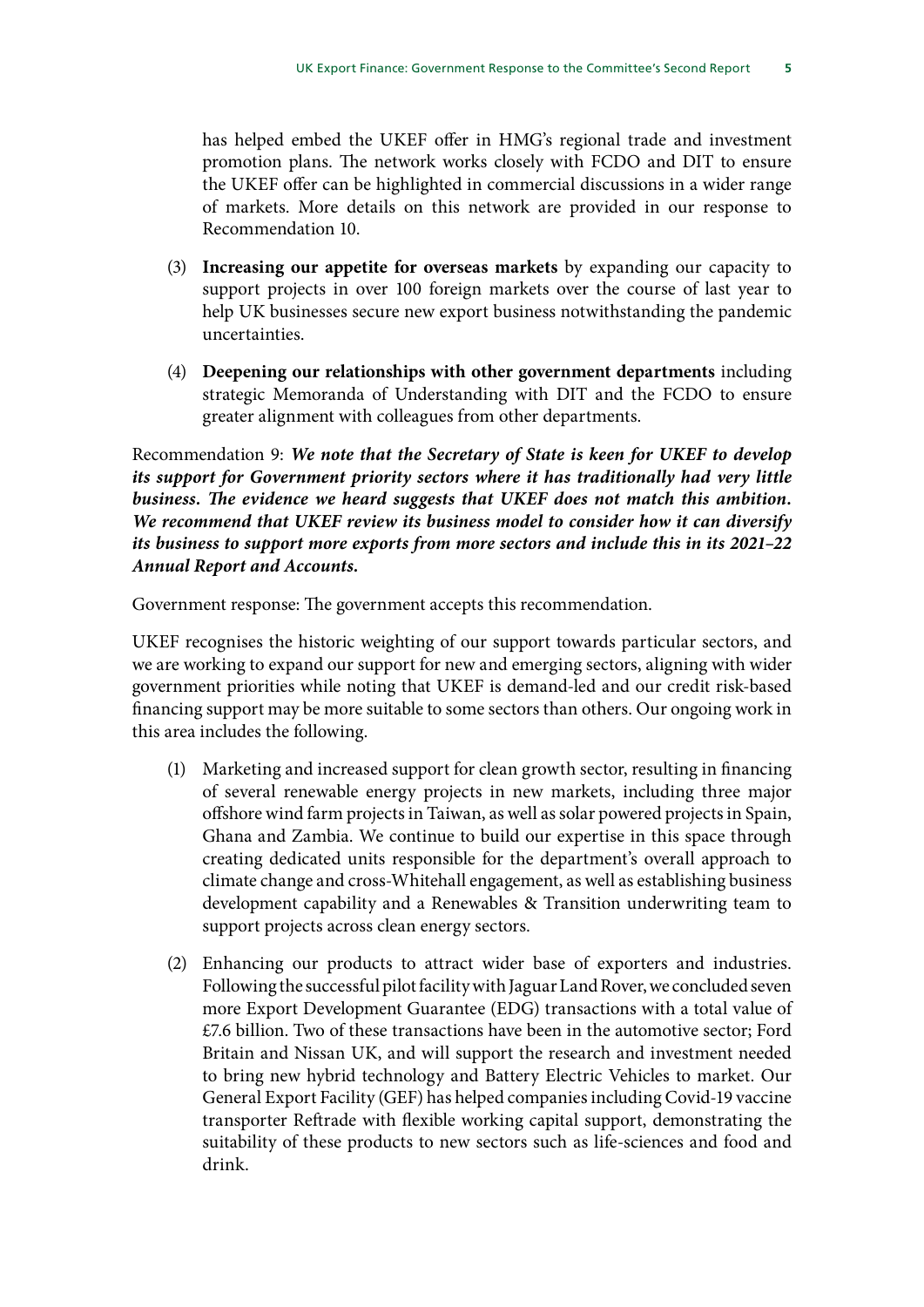(3) Increased engagement with HMT, BEIS and DIT through the Plan for Growth, export campaigns and the Innovation Strategy, to identify ways in which UKEF could support the UK supply chain in emerging sectors that are HMG priorities for the UK economy.

### Recommendation 10: *We welcome the intended expansion of UKEF's network of International Export Finance Executives to 30. We would like an update from UKEF by the end of March 2022 about where these staff will be placed and progress in recruiting them.*

Government response: The government accepts this recommendation.

Since its development as part of UKEF's Origination & Client Coverage division in January 2018, the international network has established itself as a core element of the department and an important driver of our overseas business development activities.

We have steadily grown the overseas network over the past 18 months from eight individuals in March 2020 to 15 in place currently. Based at British Missions overseas, these staff ensure that UKEF activities are aligned with broader HMG trade and investment priorities in-country, and act as a link-up to relevant government departments in areas of interest.

At present, these representatives are based in Africa (Egypt, Ghana, Kenya and South Africa), Asia (China, India, Indonesia, Malaysia, Philippines and Turkey), Latin America (Brazil, Colombia and Mexico) the Middle East (UAE) and North America USA). Given the success of the network in delivering value not just to UKEF but to DIT and FCDO, we will continue to expand it.

Recommendation 11: *Developing a relationship with five of the UK's high street banks has clearly been a positive step for UKEF—ensuring that more SMEs have access to its support when it is needed. We look forward to seeing the Government's update to the Public Accounts Committee on its progress in expanding the network of banks it works with. We will also keep this issue under review to ensure that UKEF is doing everything it can to reach new customers through its partners.*

Government response: The government accepts this recommendation.

Following the successful introduction of the General Export Facility ("GEF") with the five largest UK high street banks, we have been actively engaging with various banks and non-bank financial institutions to onboard them as delivery partners for the GEF. We are currently in the process of onboarding new organisations which will expand our network of banking partners and enable more SMEs to access our support.

Recommendation 12: *The information available about UKEF's support to SMEs is unclear and insufficient. UKEF does not currently include the number of SMEs it has supported in its Annual Report and Accounts, nor the value of the support it has given. UKEF must develop better methodologies for collecting and presenting information, to clearly explain how much support it gives to SMEs.*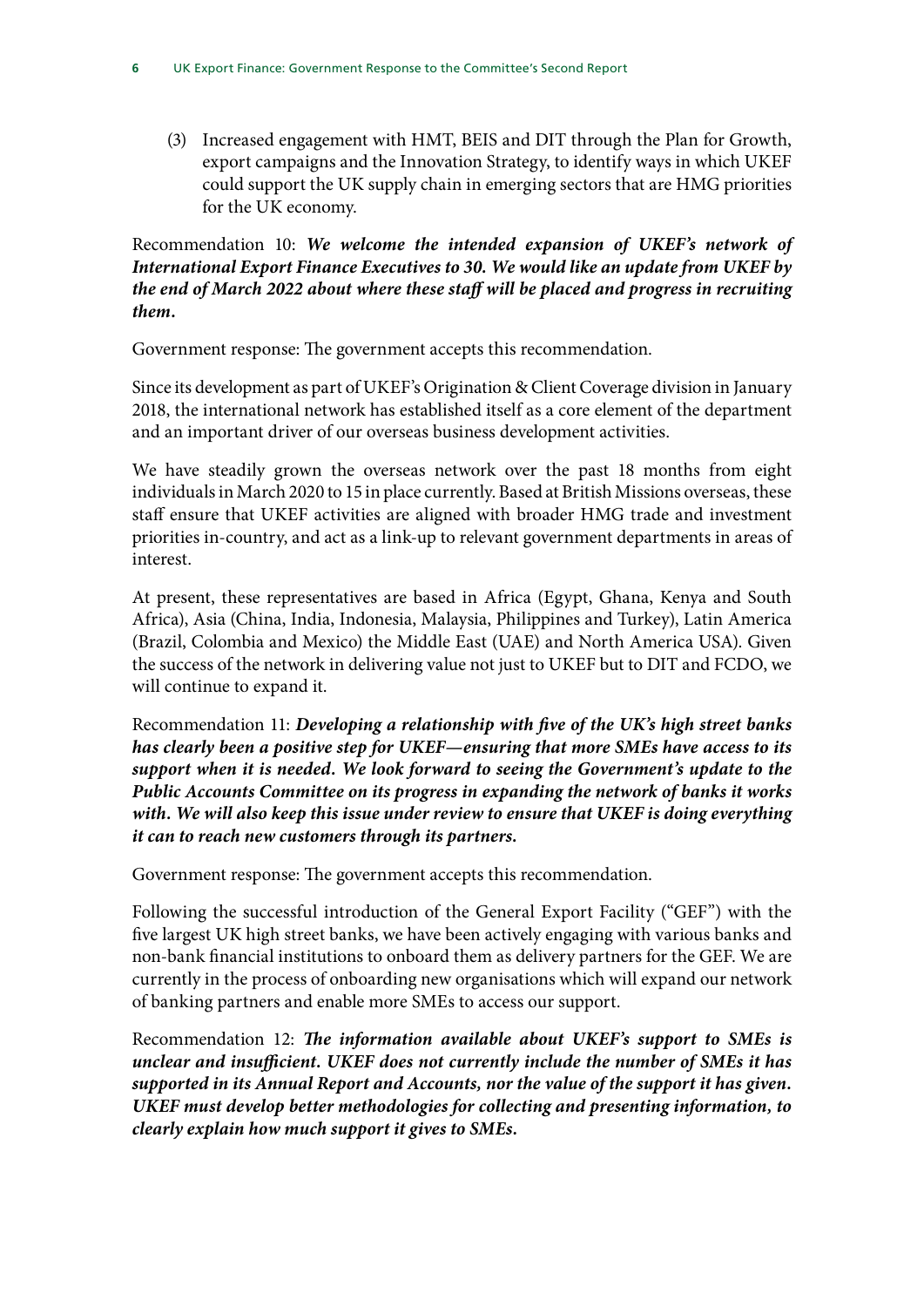Government response: The government accepts this recommendation.

UKEF's Annual Report states the total number of companies it directly supports, which includes those that applied to UKEF for finance and insurance; those that were successfully referred by UKEF to private sector providers; and those that secured business supplying goods and/or services to a UKEF-supported project. It reports that 79% of the companies supported were SMEs.

In future reports, UKEF will provide the total number of SMEs supported, in addition to the percentage, and will break this down by the type of support it provided and will continue to review our reporting and seek ways of improving the information and presentation in the Annual Report and Accounts.

Alongside its annual report, UKEF will also continue to publish two data sets with more information on the facilities (e.g. the loans, insurance policies or guarantees) it issued in the year:

- one, subject to commercial confidentially, lists all facilities issued by export destination, the name of the buyer, the name of the exporter, a description of the project/goods or services, the type of facility and the value. (UKEF does, however, withhold details of exporters benefiting from its Export insurance Policy, on the grounds that this could encourage non-payment by customers.)
- another lists all facilities issued by industry classification, including the type of facility provided, the number of customers within that industry classification who used a facility, the number of those customers that were SMEs and the value of the maximum liability under the facilities.

Recommendation 13: *Over the past few years, UKEF has created some exciting developments and opportunities for reaching and engaging SMEs, including its supplier fairs programme, its relationship with some of the UK's high street banks, and the General Export Facility. However, the evidence we have heard from businesses, business associations and UKEF suggests that there is still a disparity between the access to export finance that SME exporters need and what UKEF provides. By the end of March 2022, UKEF should establish a method for regular consultation with SMEs of different sizes and sectors, so that it can better listen to what they need and to inform its approach to supporting SMEs in the future.*

Government response: The government accepts this recommendation.

As a top government priority, UKEF is committed to understanding the financial barriers exporting SMEs face and working alongside industry partners to ensure its support is easily accessible by SMEs that are ready to export. UKEF has multiple regular channels of engagement with SMEs and draws on this intelligence to inform its wider business strategy, planning and product development processes. For example:

UKEF is currently conducting a qualitative survey of SMEs representing a variety of sectors on the financial issues of exporting, using in-depth interviews to uncover their perceptions, attitudes, decision-making and needs. UKEF will maintain a regular and formal consultation with SMEs of different sizes and sectors to inform its approach to providing support.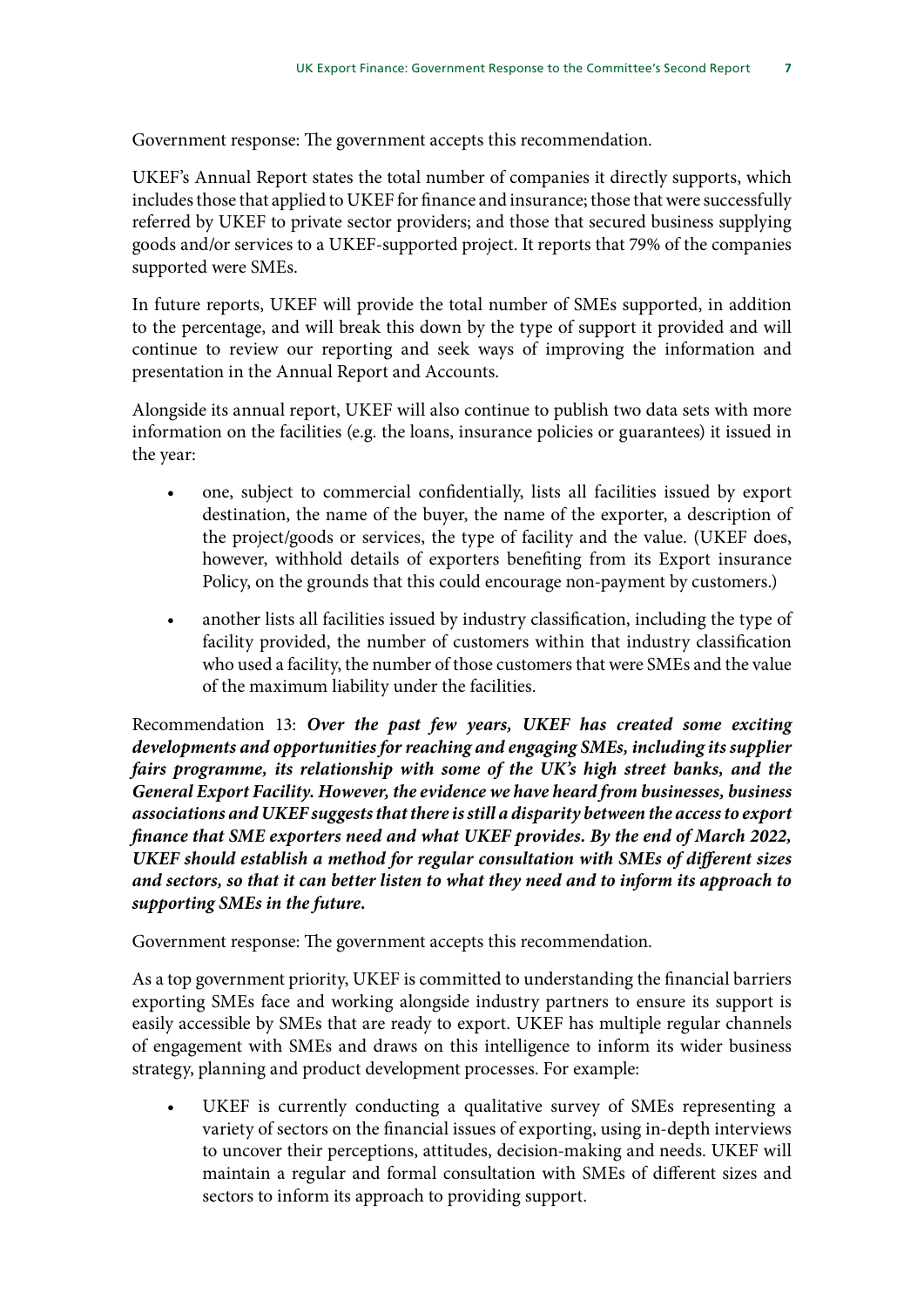- UKEF's Export Finance Managers (EFMs) regularly engage at a local level with the SME community, banks, trade associations, chambers of commerce, and local government initiatives to better understand market gaps and what barriers SMEs face accessing finance. This resource ensures UKEF has 'ears to the ground' and is responsive to market developments and the operational realities for SMEs.
- UKEF will also increase the level of engagement with SMEs and SME trade bodies at a corporate level through the expansion of its stakeholder engagement outreach function. We are currently focusing on technologies linked to the 10 Point Plan, including through UKEF's partnership with ORE Catapult (the offshore wind technology hub in the North East).
- As part of its marketing engagement, UKEF has earlier this year introduced surveys of customers and prospects to understand their experience of working with UKEF and ensure we continue to improve our service to SMEs.

We will continue to evolve our engagement with exporting and export-ready SMEs to inform our products, marketing and operating model.

Recommendation 14: *UKEF has returned money to the Treasury each year since 1991. Witnesses have told us that UKEF's propensity to return money to the taxpayer suggests that it charges too high a price for premiums for exporters, and that it is more riskaverse to smaller companies. While we recognise the importance of looking after the*  taxpayer's money and the value of managing risk effectively, we are concerned that *there is a perception among SMEs that UKEF's approach to risk means that not enough small or potential exporters are benefitting from its support. We recommend that UKEF and the Treasury review their current approach to risk and consider developing a differentiated approach to risk which enables it to provide more support to SMEs, and better communication to SMEs about how UKEF works and assesses risks. We would like the Government to report on its progress by the end of March 2022.*

Government response: The government accepts this recommendation.

UKEF is committed to finding new ways to expand its SME support, using the most effective channels possible. Increasing risk appetite is one option, although UKEF's recent experience of reducing SME risk standards, through the Temporary Covid Risk Framework (TCRF) resulted in no new bank applications. This suggests that other routes to customers may be more effective. UKEF believes the key area to focus on is SME business economics, which involve substantial overheads. The successful launch of the new General Export Facility will help and supporting SME overheads continues to be a focus of UKEF's SME product development efforts.

Recommendation 15: *UKEF's mission to "ensure that no viable UK export fails" is at odds with the UK's wider environmental, social and human rights commitments, including issues such as modern slavery, bribery and corruption. While UKEF has recently implemented new policies to identify and manage these risks more effectively, it is still obliged to support projects that are contrary to these commitments. We recommend that the Government amend UKEF's mandate to better reflect the UK's environmental, social and human rights policy objectives, so that its scope to include these in its decision making are clearer.*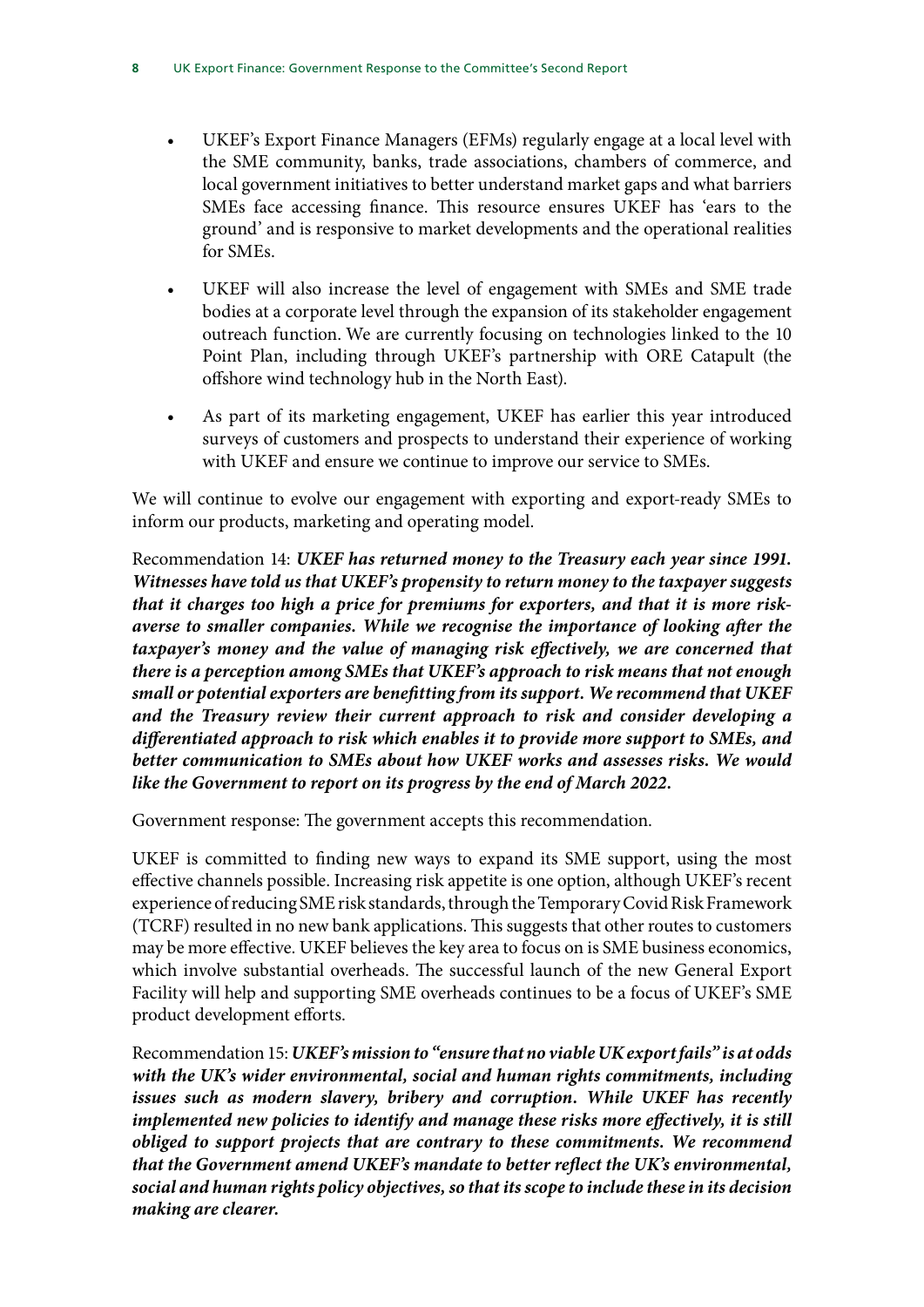Government response: The government accepts this recommendation in part.

In line with the Committee's recommendation, we will review UKEF's mission statement and objectives to ensure they accurately reflect UKEF's approach to environmental, social and human rights commitments which we recognise to be of vital importance and already factor into UKEF's decision-making processes.

UKEF's enabling legislation, which sets its "mandate", confers broad powers on the Trade Secretary. These powers are exercised in line with Government policy, so legislative amendments to its mandate are not needed (and would be complex to achieve in any case). Changes to UKEF's strategy, policies and objectives are easier to achieve and will have a greater impact.

We continue to strengthen our delivery against environmental, social and human rights commitments as we have done, for example, through UKEF's recently published Climate Change Strategy.

Recommendation 16: *We recognise that the LNG project in Mozambique was approved before the Government's announcement to end support for fossil fuel projects abroad, and that the serious violence that has occurred in Mozambique around Total's LNG project is out of UKEF's control. However, UKEF must make its Category A "project supported" notifications available in a more timely manner so that the information about each project's risks, impacts and the mitigations that have been put in place is promptly publicly available, in line with the OECD Common Approaches and Equator Principles.*

Government response: The government accepts this recommendation in part.

UKEF has made 'project supported' notices available on our public website following recommendations made by the Environmental Audit Committee in 2008, as referenced in our current [ESHR Policy](https://www.gov.uk/government/publications/uk-export-finance-environmental-social-and-human-rights-policy/policy-and-practice-on-environmental-social-and-human-rights-due-diligence-and-monitoring) (footnote 10). This disclosure is separate to, and over and above, that required by either the OECD Common Approaches or the Equator Principles.

UKEF discloses 'project supported' notices for all Category A projects within a reasonable period of time after our support becomes effective, usually within 3–6 months of loan effectiveness. In November 2020 we took this commitment further by committing to also provide notices of support for Category B projects for which our support became effective after that date.

UKEF's support for the Mozambique LNG project became effective during Financial Year 2020–21. 'Force majeure' was declared by the Project Sponsor in April 2021. We published our 'project supported' notice on 17 August 2021, which was four and a half months after the debt facilities became effective.

Recommendation 17: *We welcome the publication of UKEF's new policies on bribery and corruption and are pleased to hear that it is doubling the number of staff it has working in this area. However, UKEF should not be seen to be complacent in terms of the due diligence it undertakes or the consequences for those that do not comply with its procedures. UKEF should review its anti-bribery and corruption policies and notices*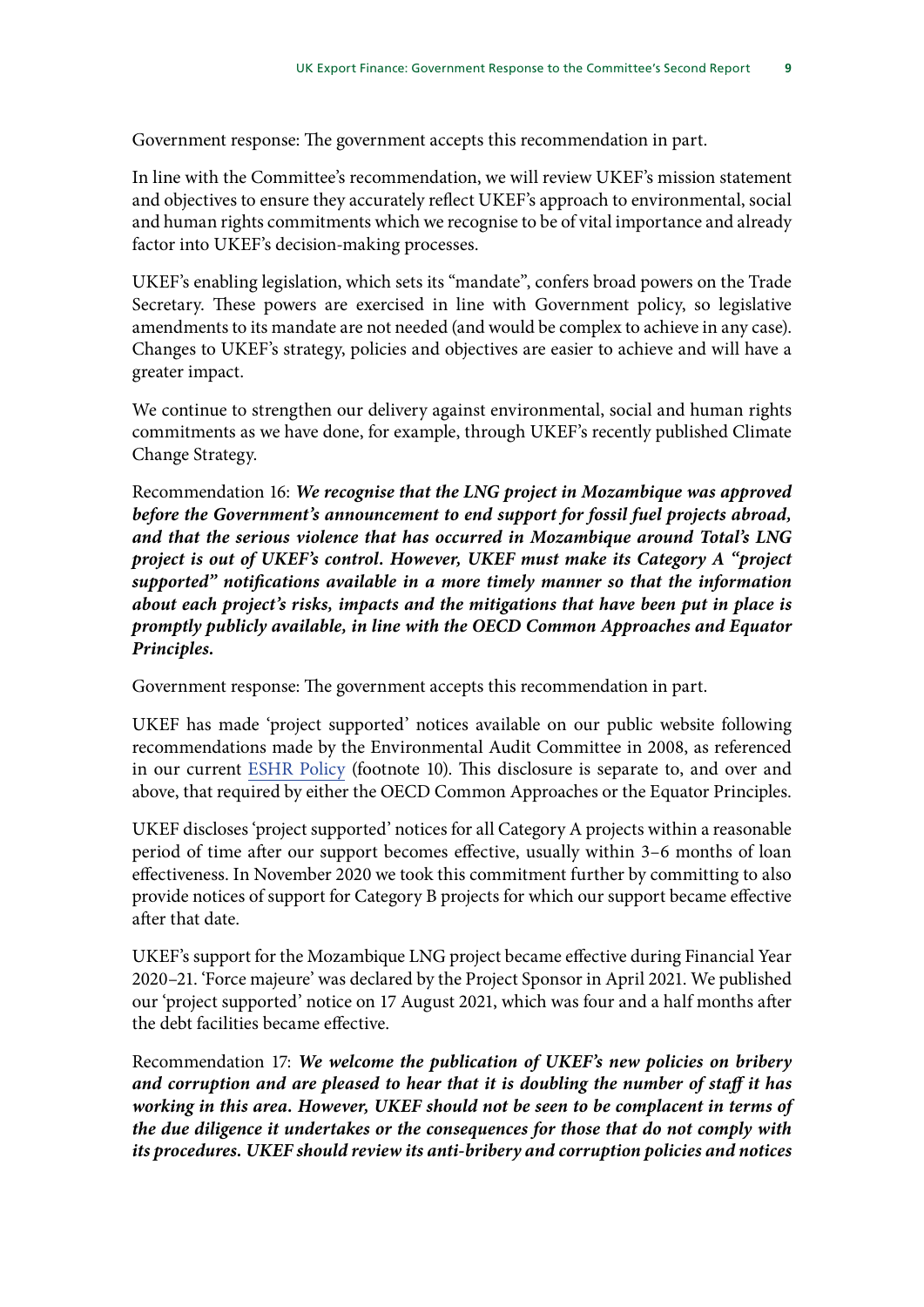*to exporters and buyers to ensure that they are clear and consistent with those of its leading G7 counterparts in this area. It should report the findings of this review to us, and its plan to implement them, by the end of March 2022.*

Government's response: The government accepts this recommendation.

UKEF continually reviews its entire suite of Financial Crime Compliance policies, and these will be discussed with the Export Guarantees Advisory Council, as well as with UKEF's Executive Committee. Once the latest iteration is agreed, UKEF will implement the new policies and procedures at the earliest opportunity.

Once the latest iteration of our policies is agreed, UKEF will also review the recently expanded wording in relation to Financial Crime Compliance on its external website. This is with a view to improving transparency to UKEF's customers and stakeholders of its approach and expectations in this area.

Recommendation 18: *We welcome the new memorandum of understanding between DIT and UKEF, and the commitment towards continued cooperation this shows. The Government should ensure that the MoU is published by the end of December 2021 to show how the two departments are continuing to work together to promote and support UK exporters.*

Government response: The government accepts this recommendation.

In April 2021 the Department for International Trade and UKEF signed a Memorandum of Understanding (MoU) The MoU is designed to set out how DIT and UKEF, within their respective remits, will jointly deliver shared objectives for trade, exports, and investment; jointly respond to government priorities; and how both departments will work together to achieve consistent and aligned outcomes.

The creation of an MoU has been long in the planning and was the recommendation of a number of bodies including the National Audit Office, the parliamentary Public Accounts Committee and internally within DIT and UKEF. The previous Secretary of State and Minister for Exports endorsed this MoU's approach at a ministerial level. The MoU is designed to be lasting and allows teams to formulate specific associated actions to strengthen the relationship further.

Within the MoU four principles exist as a guide for staff in both departments should undertake their duties in a collaborative and joint manner. The four principles are as follows:

- DIT and UKEF will work together on shared objectives to support exports as set by their shared ministers, responding at pace and with flexibility to government priorities, underpinned by strong working relationships across the organisations.
- DIT and UKEF will work in partnership, leveraging expertise and capability within the departments, to deliver an outstanding joint service to business.
- DIT and UKEF will work collaboratively in areas of mutual interest, ensuring that staff are informed of and understand each other's roles, responsibilities, and services.